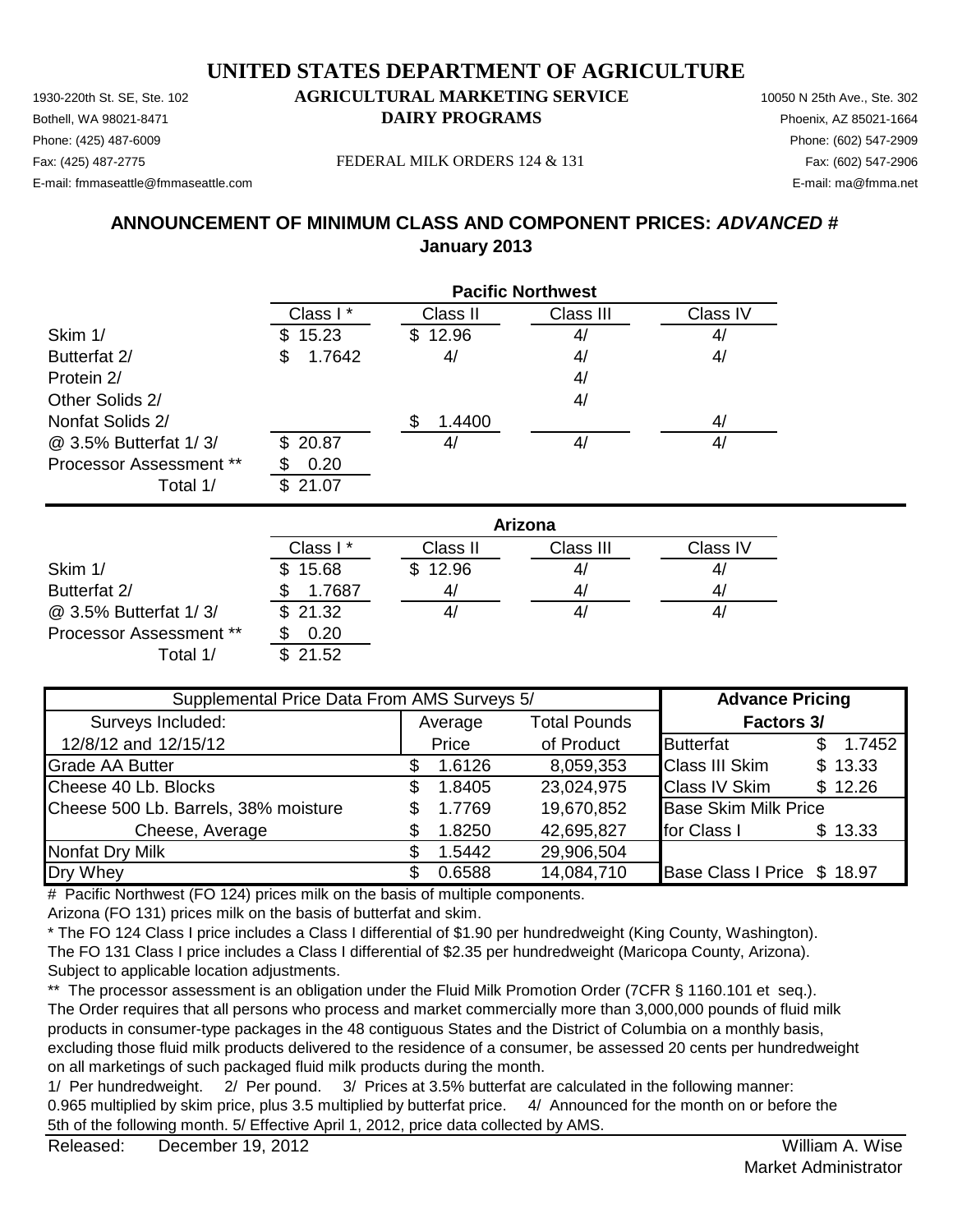Phone: (425) 487-6009 Phone: (602) 547-2909 E-mail: fmmaseattle@fmmaseattle.com E-mail: ma@fmma.net

#### 1930-220th St. SE, Ste. 102 **AGRICULTURAL MARKETING SERVICE** 10050 N 25th Ave., Ste. 302 Bothell, WA 98021-8471 **DAIRY PROGRAMS** Phoenix, AZ 85021-1664

Fax: (425) 487-2775 Fax: (602) 547-2906 FEDERAL MILK ORDERS 124 & 131

#### *\* \* \* CORRECTED \* \* \** **ANNOUNCEMENT OF MINIMUM CLASS AND COMPONENT PRICES:** *ADVANCED #* **February 2013**

|                                | <b>Pacific Northwest</b> |          |           |          |  |
|--------------------------------|--------------------------|----------|-----------|----------|--|
|                                | Class I*                 | Class II | Class III | Class IV |  |
| Skim 1/                        | 14.81<br>\$.             | \$13.11  | 4/        | 4/       |  |
| Butterfat 2/                   | 1.6617<br>S              | 4/       | 4/        | 4/       |  |
| Protein 2/                     |                          |          | 4/        |          |  |
| Other Solids 2/                |                          |          | 4/        |          |  |
| Nonfat Solids 2/               |                          | 1.4567   |           | 4/       |  |
| @ 3.5% Butterfat 1/3/          | \$20.11                  | 4,       | 4/        | 4/       |  |
| <b>Processor Assessment **</b> | 0.20                     |          |           |          |  |
| Total 1/                       | 20.31<br>\$.             |          |           |          |  |

|                                | Arizona  |          |           |          |  |
|--------------------------------|----------|----------|-----------|----------|--|
|                                | Class I* | Class II | Class III | Class IV |  |
| Skim 1/                        | \$15.26  | \$13.11  | 41        | 4/       |  |
| Butterfat 2/                   | 1.6662   | 4/       | 4/        | 4/       |  |
| @ 3.5% Butterfat 1/3/          | \$20.56  | 41       | 4,        | 41       |  |
| <b>Processor Assessment **</b> | 0.20     |          |           |          |  |
| Total 1/                       | 20.76    |          |           |          |  |

| Supplemental Price Data From AMS Surveys 5/ |    |         |                     | <b>Advance Pricing</b>       |               |
|---------------------------------------------|----|---------|---------------------|------------------------------|---------------|
| Surveys Included:                           |    | Average | <b>Total Pounds</b> | Factors 3/                   |               |
| 1/5/13 and 1/12/13                          |    | Price   | of Product          | <b>Butterfat</b>             | 1.6427<br>\$. |
| <b>Grade AA Butter</b>                      |    | 1.5280  |                     | 6,760,973 *** Class III Skim | \$12.91       |
| Cheese 40 Lb. Blocks                        | SS | 1.7506  | 22,644,302          | <b>Class IV Skim</b>         | \$12.41       |
| Cheese 500 Lb. Barrels, 38% moisture        |    | 1.7264  | 22,983,654          | <b>Base Skim Milk Price</b>  |               |
| Cheese, Average                             |    | 1.7535  | 45,627,956          | for Class I                  | \$12.91       |
| Nonfat Dry Milk                             |    | 1.5603  | 29,187,136          |                              |               |
| Dry Whey                                    |    | 0.6536  | 12,904,512          | Base Class I Price \$ 18.21  |               |

# Pacific Northwest (FO 124) prices milk on the basis of multiple components.

Arizona (FO 131) prices milk on the basis of butterfat and skim.

\* The FO 124 Class I price includes a Class I differential of \$1.90 per hundredweight (King County, Washington). The FO 131 Class I price includes a Class I differential of \$2.35 per hundredweight (Maricopa County, Arizona). Subject to applicable location adjustments.

\*\* The processor assessment is an obligation under the Fluid Milk Promotion Order (7CFR § 1160.101 et seq.). The Order requires that all persons who process and market commercially more than 3,000,000 pounds of fluid milk products in consumer-type packages in the 48 contiguous States and the District of Columbia on a monthly basis, excluding those fluid milk products delivered to the residence of a consumer, be assessed 20 cents per hundredweight on all marketings of such packaged fluid milk products during the month.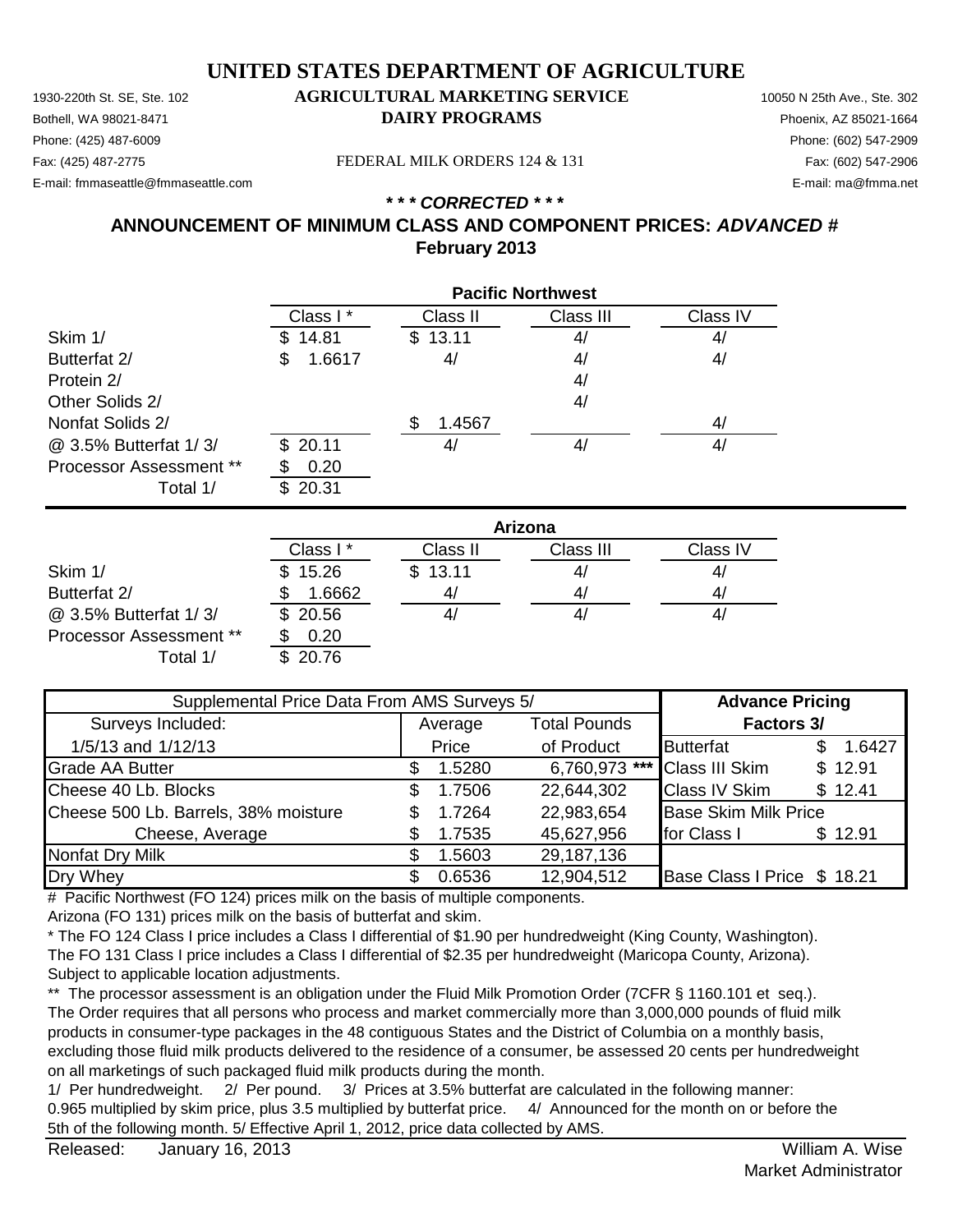1930-220th St. SE, Ste. 102 **AGRICULTURAL MARKETING SERVICE** 4835 E Cactus Rd., Ste. 365 **Bothell, WA 98021 DAIRY PROGRAMS** Scottsdale, AZ 85254 E-mail: fmmaseattle@fmmaseattle.com E-mail: ma@fmma.net

# Phone: (425) 487-6009 Phone: (602) 547-2909

Fax: (425) 487-2775 Fax: (602) 547-2906 FEDERAL MILK ORDERS 124 & 131

### **ANNOUNCEMENT OF MINIMUM CLASS AND COMPONENT PRICES:** *ADVANCED #* **March 2013**

|                                            | <b>Pacific Northwest</b> |          |           |          |  |
|--------------------------------------------|--------------------------|----------|-----------|----------|--|
|                                            | Class I*                 | Class II | Class III | Class IV |  |
| Skim 1/                                    | 14.34<br>S.              | \$13.14  | 4/        | 4/       |  |
| Butterfat 2/                               | 1.6754<br>S              | 4/       | 4/        | 4/       |  |
| Protein 2/                                 |                          |          | 4/        |          |  |
| Other Solids 2/                            |                          |          | 4/        |          |  |
| Nonfat Solids 2/                           |                          | 1.4600   |           | 4/       |  |
| @ 3.5% Butterfat 1/3/                      | 19.70<br>\$.             | 4/       | 4/        | 4/       |  |
| <b>Processor Assessment **</b><br>Total 1/ | 0.20<br>19.90<br>\$.     |          |           |          |  |

|                                | Arizona  |          |           |          |  |
|--------------------------------|----------|----------|-----------|----------|--|
|                                | Class I* | Class II | Class III | Class IV |  |
| Skim 1/                        | \$14.79  | \$13.14  | 41        | 41       |  |
| Butterfat 2/                   | 1.6799   | 41       | 41        | 4/       |  |
| @ 3.5% Butterfat 1/3/          | \$20.15  |          | 4/        | 41       |  |
| <b>Processor Assessment **</b> | 0.20     |          |           |          |  |
| Total 1/                       | 20.35    |          |           |          |  |

| Supplemental Price Data From AMS Surveys 5/ |   |         |                     | <b>Advance Pricing</b>      |         |
|---------------------------------------------|---|---------|---------------------|-----------------------------|---------|
| Surveys Included:                           |   | Average | <b>Total Pounds</b> | Factors 3/                  |         |
| 2/9/13 and 2/16/13                          |   | Price   | of Product          | <b>Butterfat</b>            | 1.6564  |
| <b>Grade AA Butter</b>                      |   | 1.5393  | 8,936,515           | <b>Class III Skim</b>       | \$11.73 |
| Cheese 40 Lb. Blocks                        | S | 1.6694  | 19,902,873          | <b>Class IV Skim</b>        | \$12.44 |
| Cheese 500 Lb. Barrels, 38% moisture        |   | 1.5993  | 22,784,808          | <b>Base Skim Milk Price</b> |         |
| Cheese, Average                             |   | 1.6480  | 42,687,681          | for Class I                 | \$12.44 |
| Nonfat Dry Milk                             |   | 1.5644  | 28,590,223          |                             |         |
| Dry Whey                                    |   | 0.6399  | 13,628,078          | Base Class I Price \$17.80  |         |

# Pacific Northwest (FO 124) prices milk on the basis of multiple components.

Arizona (FO 131) prices milk on the basis of butterfat and skim.

\* The FO 124 Class I price includes a Class I differential of \$1.90 per hundredweight (King County, Washington). The FO 131 Class I price includes a Class I differential of \$2.35 per hundredweight (Maricopa County, Arizona). Subject to applicable location adjustments.

\*\* The processor assessment is an obligation under the Fluid Milk Promotion Order (7CFR § 1160.101 et seq.). The Order requires that all persons who process and market commercially more than 3,000,000 pounds of fluid milk products in consumer-type packages in the 48 contiguous States and the District of Columbia on a monthly basis, excluding those fluid milk products delivered to the residence of a consumer, be assessed 20 cents per hundredweight on all marketings of such packaged fluid milk products during the month.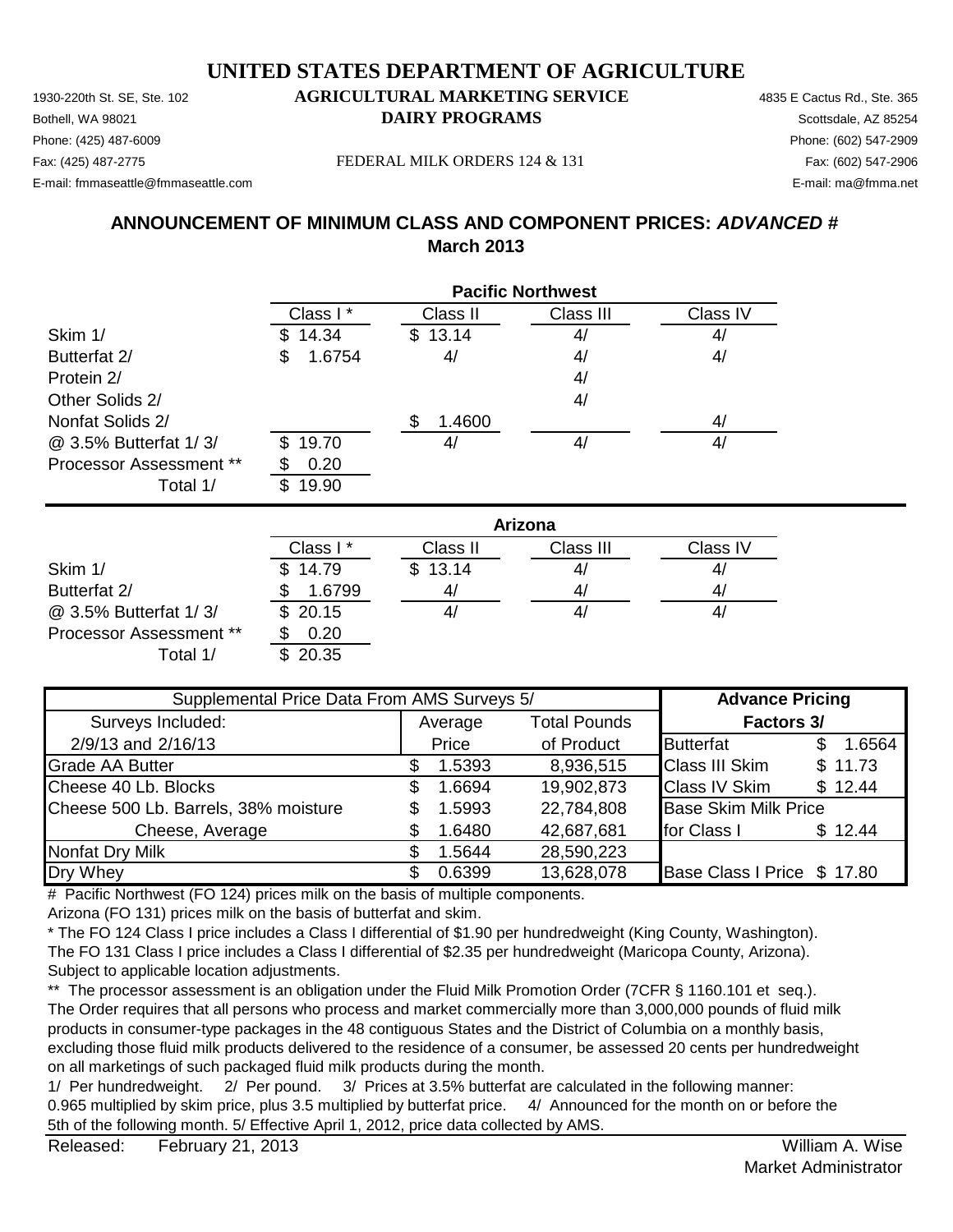1930-220th St. SE, Ste. 102 **AGRICULTURAL MARKETING SERVICE** 4835 E Cactus Rd., Ste. 365 Phone: (425) 487-6009 Phone: (602) 547-2909 E-mail: fmmaseattle@fmmaseattle.com E-mail: ma@fmma.net

# **Bothell, WA 98021 DAIRY PROGRAMS** Scottsdale, AZ 85254

Fax: (425) 487-2775 Fax: (602) 547-2906 FEDERAL MILK ORDERS 124 & 131

**ANNOUNCEMENT OF MINIMUM CLASS AND COMPONENT PRICES:** *ADVANCED #* **April 2013**

|                         | <b>Pacific Northwest</b> |              |           |          |  |
|-------------------------|--------------------------|--------------|-----------|----------|--|
|                         | Class I*                 | Class II     | Class III | Class IV |  |
| Skim 1/                 | 13.97<br>S.              | 12.77<br>\$. | 4/        | 4/       |  |
| Butterfat 2/            | 1.7379<br>\$             | 4/           | 4/        | 4/       |  |
| Protein 2/              |                          |              | 4/        |          |  |
| Other Solids 2/         |                          |              | 4/        |          |  |
| Nonfat Solids 2/        |                          | 1.4189       |           | 4/       |  |
| @ 3.5% Butterfat 1/3/   | 19.56<br>\$.             | 4/           | 4,        | 4/       |  |
| Processor Assessment ** | 0.20                     |              |           |          |  |
| Total 1/                | 19.76<br>S               |              |           |          |  |

|                                | Arizona   |          |           |          |  |  |
|--------------------------------|-----------|----------|-----------|----------|--|--|
|                                | Class I * | Class II | Class III | Class IV |  |  |
| Skim 1/                        | 14.42     | \$12.77  | 4/        | 4,       |  |  |
| Butterfat 2/                   | 1.7424    | 41       | 4/        | 4        |  |  |
| @ 3.5% Butterfat 1/3/          | \$20.01   |          | 41        | 4,       |  |  |
| <b>Processor Assessment **</b> | 0.20      |          |           |          |  |  |
| Total 1/                       | 20.21     |          |           |          |  |  |

| Supplemental Price Data From AMS Surveys 5/ |    |         |                     | <b>Advance Pricing</b>      |         |
|---------------------------------------------|----|---------|---------------------|-----------------------------|---------|
| Surveys Included:                           |    | Average | <b>Total Pounds</b> | Factors 3/                  |         |
| 3/9/13 and 3/16/13                          |    | Price   | of Product          | <b>Butterfat</b>            | 1.7189  |
| <b>Grade AA Butter</b>                      |    | 1.5909  | 8,971,201           | <b>Class III Skim</b>       | \$11.27 |
| Cheese 40 Lb. Blocks                        | S. | 1.6362  | 19,690,823          | <b>Class IV Skim</b>        | \$12.07 |
| Cheese 500 Lb. Barrels, 38% moisture        |    | 1.6142  | 19,323,913          | <b>Base Skim Milk Price</b> |         |
| Cheese, Average                             |    | 1.6402  | 39,014,736          | for Class I                 | \$12.07 |
| Nonfat Dry Milk                             |    | 1.5219  | 42,399,633          |                             |         |
| Dry Whey                                    |    | 0.6094  | 14,586,908          | Base Class I Price \$ 17.66 |         |

# Pacific Northwest (FO 124) prices milk on the basis of multiple components.

Arizona (FO 131) prices milk on the basis of butterfat and skim.

\* The FO 124 Class I price includes a Class I differential of \$1.90 per hundredweight (King County, Washington). The FO 131 Class I price includes a Class I differential of \$2.35 per hundredweight (Maricopa County, Arizona). Subject to applicable location adjustments.

\*\* The processor assessment is an obligation under the Fluid Milk Promotion Order (7CFR § 1160.101 et seq.). The Order requires that all persons who process and market commercially more than 3,000,000 pounds of fluid milk products in consumer-type packages in the 48 contiguous States and the District of Columbia on a monthly basis, excluding those fluid milk products delivered to the residence of a consumer, be assessed 20 cents per hundredweight on all marketings of such packaged fluid milk products during the month.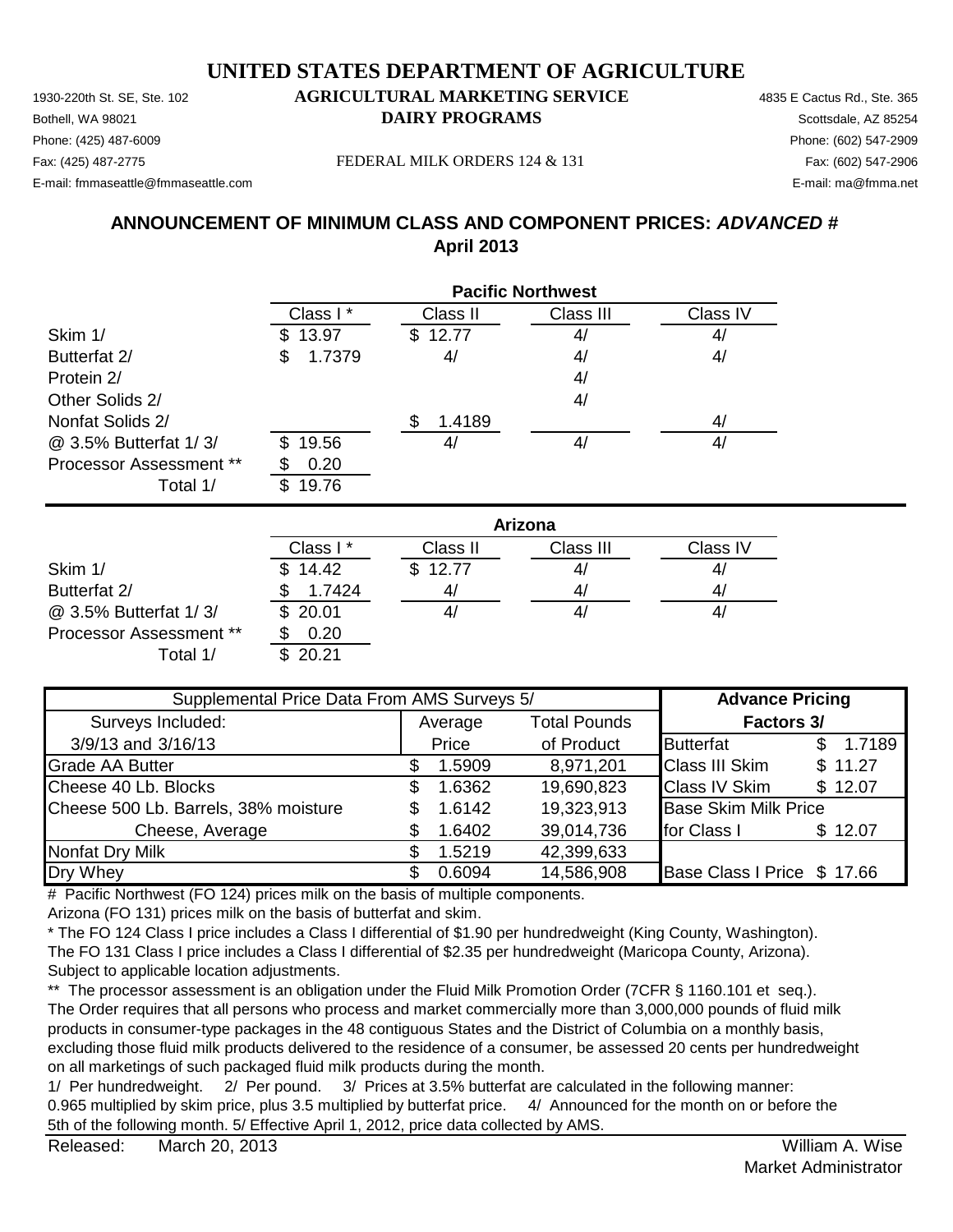1930-220th St. SE, Ste. 102 **AGRICULTURAL MARKETING SERVICE** 4835 E Cactus Rd., Ste. 365 **Bothell, WA 98021 DAIRY PROGRAMS** Scottsdale, AZ 85254 E-mail: fmmaseattle@fmmaseattle.com E-mail: ma@fmma.net

# Phone: (425) 487-6009 Phone: (602) 547-2909

Fax: (425) 487-2775 Fax: (602) 547-2906 FEDERAL MILK ORDERS 124 & 131

### **ANNOUNCEMENT OF MINIMUM CLASS AND COMPONENT PRICES:** *ADVANCED #* **May 2013**

|                                | <b>Pacific Northwest</b> |          |           |          |  |
|--------------------------------|--------------------------|----------|-----------|----------|--|
|                                | Class I*                 | Class II | Class III | Class IV |  |
| Skim 1/                        | 13.79<br>SS.             | \$12.59  | 4/        | 4/       |  |
| Butterfat 2/                   | 1.8145<br>\$             | 4/       | 4/        | 4/       |  |
| Protein 2/                     |                          |          | 4/        |          |  |
| Other Solids 2/                |                          |          | 4/        |          |  |
| Nonfat Solids 2/               |                          | 1.3989   |           | 4/       |  |
| @ 3.5% Butterfat 1/3/          | 19.66<br>S.              | 4/       | 4/        | 4/       |  |
| <b>Processor Assessment **</b> | 0.20                     |          |           |          |  |
| Total 1/                       | 19.86                    |          |           |          |  |

|                                | Arizona  |                |           |          |  |
|--------------------------------|----------|----------------|-----------|----------|--|
|                                | Class I* | Class II       | Class III | Class IV |  |
| Skim 1/                        | \$14.24  | \$12.59        | 41        | 41       |  |
| Butterfat 2/                   | 1.8190   | 4 <sub>l</sub> | 4/        | 4/       |  |
| @ 3.5% Butterfat 1/3/          | \$20.11  |                | 4/        | 41       |  |
| <b>Processor Assessment **</b> | 0.20     |                |           |          |  |
| Total 1/                       | \$20.31  |                |           |          |  |

| Supplemental Price Data From AMS Surveys 5/ |   |         |                     | <b>Advance Pricing</b>      |               |  |
|---------------------------------------------|---|---------|---------------------|-----------------------------|---------------|--|
| Surveys Included:                           |   | Average | <b>Total Pounds</b> | Factors 3/                  |               |  |
| 4/6/13 and 4/13/13                          |   | Price   | of Product          | <b>Butterfat</b>            | 1.7955<br>\$. |  |
| <b>Grade AA Butter</b>                      |   | 1.6542  | 11,397,812          | <b>Class III Skim</b>       | \$11.24       |  |
| Cheese 40 Lb. Blocks                        | S | 1.6764  | 20,955,417          | <b>Class IV Skim</b>        | \$11.89       |  |
| Cheese 500 Lb. Barrels, 38% moisture        |   | 1.6542  | 20,863,644          | <b>Base Skim Milk Price</b> |               |  |
| Cheese, Average                             |   | 1.6803  | 41,819,061          | for Class I                 | \$11.89       |  |
| Nonfat Dry Milk                             |   | 1.5021  | 60,816,924          |                             |               |  |
| Dry Whey                                    |   | 0.5797  | 13,212,804          | Base Class I Price \$ 17.76 |               |  |

# Pacific Northwest (FO 124) prices milk on the basis of multiple components.

Arizona (FO 131) prices milk on the basis of butterfat and skim.

\* The FO 124 Class I price includes a Class I differential of \$1.90 per hundredweight (King County, Washington). The FO 131 Class I price includes a Class I differential of \$2.35 per hundredweight (Maricopa County, Arizona). Subject to applicable location adjustments.

\*\* The processor assessment is an obligation under the Fluid Milk Promotion Order (7CFR § 1160.101 et seq.). The Order requires that all persons who process and market commercially more than 3,000,000 pounds of fluid milk products in consumer-type packages in the 48 contiguous States and the District of Columbia on a monthly basis, excluding those fluid milk products delivered to the residence of a consumer, be assessed 20 cents per hundredweight on all marketings of such packaged fluid milk products during the month.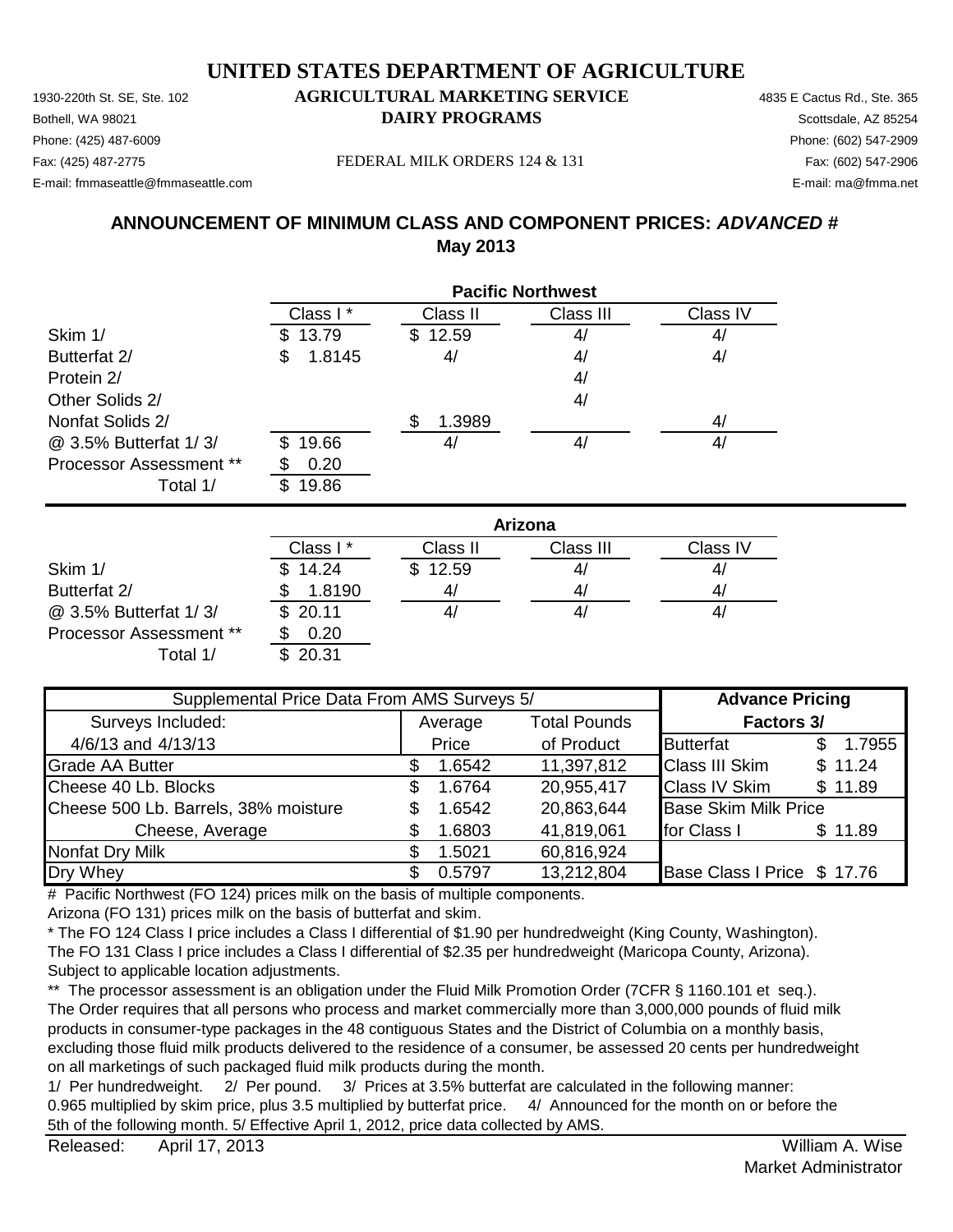1930-220th St. SE, Ste. 102 **AGRICULTURAL MARKETING SERVICE** 4835 E Cactus Rd., Ste. 365 Phone: (425) 487-6009 Phone: (602) 547-2909 E-mail: fmmaseattle@fmmaseattle.com E-mail: ma@fmma.net

# **Bothell, WA 98021 DAIRY PROGRAMS** Scottsdale, AZ 85254

Fax: (425) 487-2775 Fax: (602) 547-2906 FEDERAL MILK ORDERS 124 & 131

**ANNOUNCEMENT OF MINIMUM CLASS AND COMPONENT PRICES:** *ADVANCED #* **June 2013**

|                                | <b>Pacific Northwest</b> |          |           |          |  |
|--------------------------------|--------------------------|----------|-----------|----------|--|
|                                | Class I*                 | Class II | Class III | Class IV |  |
| Skim 1/                        | 14.99                    | \$13.79  | 4/        | 4/       |  |
| Butterfat 2/                   | 1.8190<br>\$             | 4/       | 4/        | 4/       |  |
| Protein 2/                     |                          |          | 4/        |          |  |
| Other Solids 2/                |                          |          | 4/        |          |  |
| Nonfat Solids 2/               |                          | 1.5322   |           | 4/       |  |
| @ 3.5% Butterfat 1/3/          | \$20.83                  | 4/       | 4/        | 4/       |  |
| <b>Processor Assessment **</b> | 0.20                     |          |           |          |  |
| Total 1/                       | 21.03<br>\$.             |          |           |          |  |

|                                | Arizona              |                |           |          |  |
|--------------------------------|----------------------|----------------|-----------|----------|--|
|                                | Class I <sup>*</sup> | Class II       | Class III | Class IV |  |
| Skim 1/                        | \$15.44              | \$13.79        | 41        | 41       |  |
| Butterfat 2/                   | 1.8235               | 4 <sub>l</sub> | 4/        | 4/       |  |
| @ 3.5% Butterfat 1/3/          | \$21.28              | 4,             | 4,        | 41       |  |
| <b>Processor Assessment **</b> | 0.20                 |                |           |          |  |
| Total 1/                       | \$21.48              |                |           |          |  |

| Supplemental Price Data From AMS Surveys |         |        |                     | <b>Advance Pricing</b>      |  |         |
|------------------------------------------|---------|--------|---------------------|-----------------------------|--|---------|
| Surveys Included:                        | Average |        | <b>Total Pounds</b> | Factors 3/                  |  |         |
| 5/11/13 and 5/18/13                      |         | Price  | of Product          | <b>Butterfat</b>            |  | 1.8000  |
| <b>Grade AA Butter</b>                   |         | 1.6579 | 5,627,523           | <b>Class III Skim</b>       |  | \$12.77 |
| Cheese 40 Lb. Blocks                     | S.      | 1.8864 | 22,212,590          | <b>Class IV Skim</b>        |  | \$13.09 |
| Cheese 500 Lb. Barrels, 38% moisture     | S.      | 1.7519 | 18,601,862          | <b>Base Skim Milk Price</b> |  |         |
| Cheese, Average                          |         | 1.8388 | 40,814,452          | for Class I                 |  | \$13.09 |
| Nonfat Dry Milk                          |         | 1.6367 | 33,610,390          |                             |  |         |
| Dry Whey                                 |         | 0.5741 | 14,225,826          | Base Class I Price \$ 18.93 |  |         |

# Pacific Northwest (FO 124) prices milk on the basis of multiple components.

Arizona (FO 131) prices milk on the basis of butterfat and skim.

\* The FO 124 Class I price includes a Class I differential of \$1.90 per hundredweight (King County, Washington). The FO 131 Class I price includes a Class I differential of \$2.35 per hundredweight (Maricopa County, Arizona). Subject to applicable location adjustments.

\*\* The processor assessment is an obligation under the Fluid Milk Promotion Order (7CFR § 1160.101 et seq.). The Order requires that all persons who process and market commercially more than 3,000,000 pounds of fluid milk products in consumer-type packages in the 48 contiguous States and the District of Columbia on a monthly basis, excluding those fluid milk products delivered to the residence of a consumer, be assessed 20 cents per hundredweight on all marketings of such packaged fluid milk products during the month.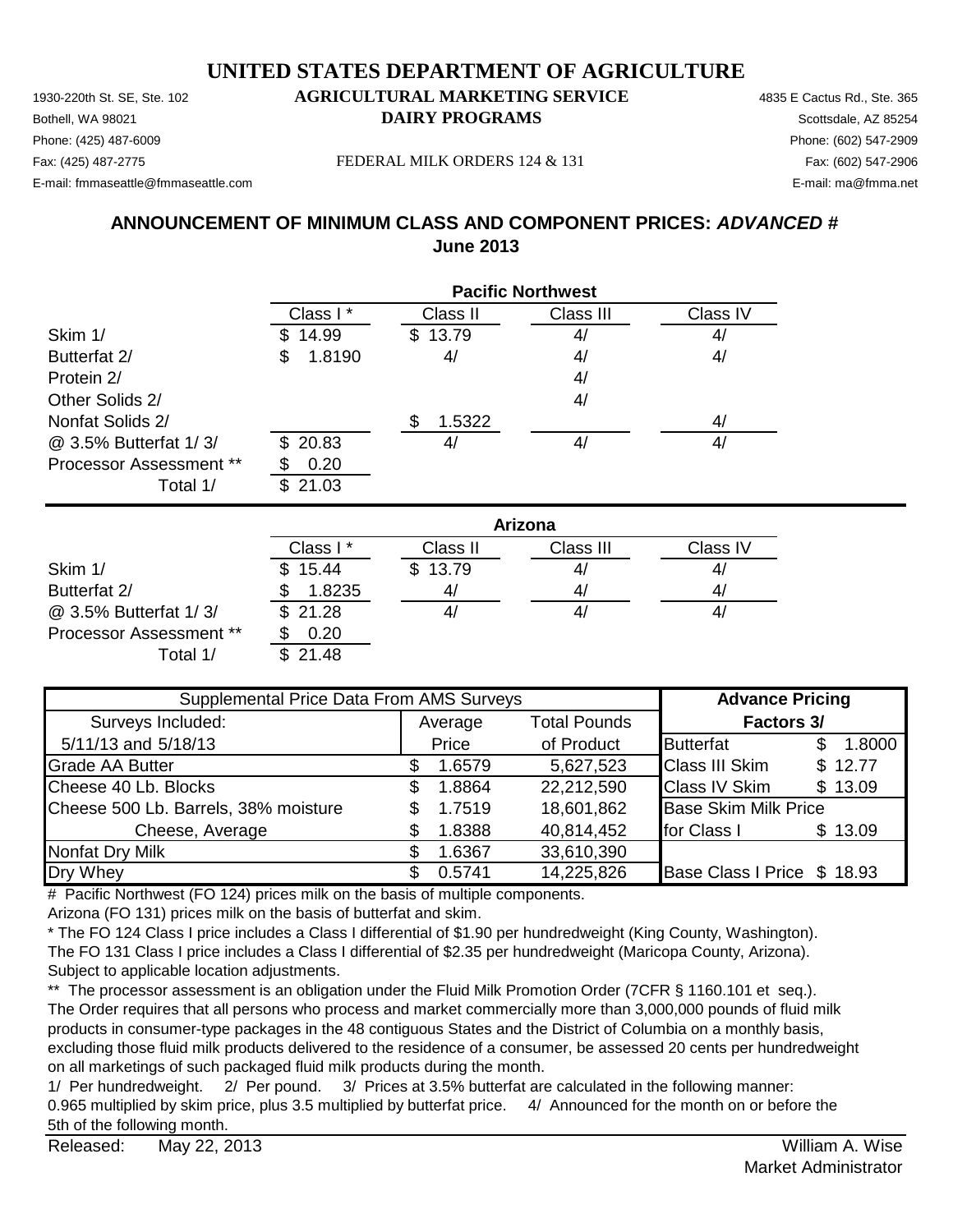1930-220th St. SE, Ste. 102 **AGRICULTURAL MARKETING SERVICE** 4835 E Cactus Rd., Ste. 365 **Bothell, WA 98021 DAIRY PROGRAMS** Scottsdale, AZ 85254 E-mail: fmmaseattle@fmmaseattle.com E-mail: ma@fmma.net

# Phone: (425) 487-6009 Phone: (602) 547-2909

Fax: (425) 487-2775 Fax: (602) 547-2906 FEDERAL MILK ORDERS 124 & 131

**ANNOUNCEMENT OF MINIMUM CLASS AND COMPONENT PRICES:** *ADVANCED #* **July 2013**

|                                | <b>Pacific Northwest</b> |              |           |          |  |
|--------------------------------|--------------------------|--------------|-----------|----------|--|
|                                | Class I*                 | Class II     | Class III | Class IV |  |
| Skim 1/                        | 15.40<br>\$.             | 14.20<br>\$. | 4/        | 4/       |  |
| Butterfat 2/                   | 1.6993<br>\$             | 4/           | 4/        | 4/       |  |
| Protein 2/                     |                          |              | 4/        |          |  |
| Other Solids 2/                |                          |              | 4/        |          |  |
| Nonfat Solids 2/               |                          | 1.5778       |           | 4/       |  |
| @ 3.5% Butterfat 1/3/          | \$20.81                  | 4,           | 4/        | 4/       |  |
| <b>Processor Assessment **</b> | 0.20<br>\$               |              |           |          |  |
| Total 1/                       | 21.01<br>\$.             |              |           |          |  |

|                                | Arizona  |          |           |          |  |
|--------------------------------|----------|----------|-----------|----------|--|
|                                | Class I* | Class II | Class III | Class IV |  |
| Skim 1/                        | \$15.85  | \$14.20  | 4/        | 41       |  |
| Butterfat 2/                   | 1.7038   | 4/       | 41        | 41       |  |
| @ 3.5% Butterfat 1/3/          | \$21.26  |          | 4/        | 4,       |  |
| <b>Processor Assessment **</b> | 0.20     |          |           |          |  |
| Total 1/                       | \$21.46  |          |           |          |  |

| Supplemental Price Data From AMS Surveys |         |        |                     | <b>Advance Pricing</b>      |  |         |
|------------------------------------------|---------|--------|---------------------|-----------------------------|--|---------|
| Surveys Included:                        | Average |        | <b>Total Pounds</b> | Factors 3/                  |  |         |
| 6/8/13 and 6/15/13                       |         | Price  | of Product          | <b>Butterfat</b>            |  | 1.6803  |
| <b>Grade AA Butter</b>                   |         | 1.5590 | 4,921,417           | <b>Class III Skim</b>       |  | \$12.56 |
| Cheese 40 Lb. Blocks                     | S.      | 1.7658 | 20,980,025          | <b>Class IV Skim</b>        |  | \$13.50 |
| Cheese 500 Lb. Barrels, 38% moisture     | S.      | 1.7664 | 19,656,638          | <b>Base Skim Milk Price</b> |  |         |
| Cheese, Average                          |         | 1.7806 | 40,636,663          | for Class I                 |  | \$13.50 |
| Nonfat Dry Milk                          |         | 1.6826 | 40,582,696          |                             |  |         |
| Dry Whey                                 |         | 0.5710 | 16,217,196          | Base Class I Price \$ 18.91 |  |         |

# Pacific Northwest (FO 124) prices milk on the basis of multiple components.

Arizona (FO 131) prices milk on the basis of butterfat and skim.

\* The FO 124 Class I price includes a Class I differential of \$1.90 per hundredweight (King County, Washington). The FO 131 Class I price includes a Class I differential of \$2.35 per hundredweight (Maricopa County, Arizona). Subject to applicable location adjustments.

\*\* The processor assessment is an obligation under the Fluid Milk Promotion Order (7CFR § 1160.101 et seq.). The Order requires that all persons who process and market commercially more than 3,000,000 pounds of fluid milk products in consumer-type packages in the 48 contiguous States and the District of Columbia on a monthly basis, excluding those fluid milk products delivered to the residence of a consumer, be assessed 20 cents per hundredweight on all marketings of such packaged fluid milk products during the month.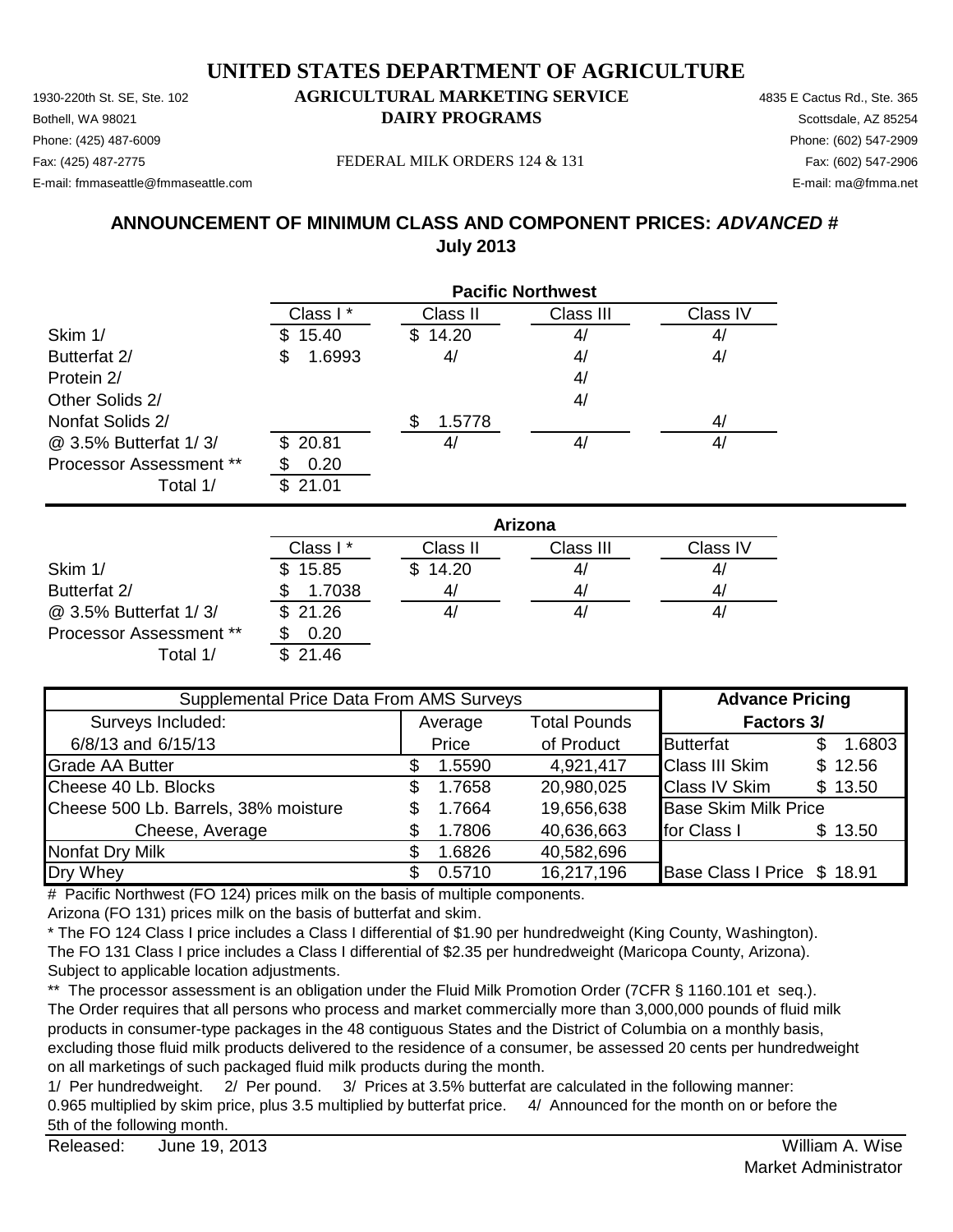1930-220th St. SE, Ste. 102 **AGRICULTURAL MARKETING SERVICE** 4835 E Cactus Rd., Ste. 365 **Bothell, WA 98021 DAIRY PROGRAMS** Scottsdale, AZ 85254 E-mail: fmmaseattle@fmmaseattle.com E-mail: ma@fmma.net

# Phone: (425) 487-6009 Phone: (602) 547-2909

Fax: (425) 487-2775 Fax: (602) 547-2906 FEDERAL MILK ORDERS 124 & 131

**ANNOUNCEMENT OF MINIMUM CLASS AND COMPONENT PRICES:** *ADVANCED #* **August 2013**

|                         | <b>Pacific Northwest</b> |               |           |          |  |
|-------------------------|--------------------------|---------------|-----------|----------|--|
|                         | Class I*                 | Class II      | Class III | Class IV |  |
| Skim 1/                 | 15.67<br>\$.             | 14.47<br>\$   | 4/        | 4/       |  |
| Butterfat 2/            | 1.6159<br>\$             | 4/            | 4/        | 4/       |  |
| Protein 2/              |                          |               | 4/        |          |  |
| Other Solids 2/         |                          |               | 4/        |          |  |
| Nonfat Solids 2/        |                          | \$.<br>1.6078 |           | 4/       |  |
| @ 3.5% Butterfat 1/3/   | \$20.78                  | 4/            | 4/        | 4/       |  |
| Processor Assessment ** | 0.20                     |               |           |          |  |
| Total 1/                | 20.98<br>\$.             |               |           |          |  |

|                         | Arizona              |          |           |          |  |
|-------------------------|----------------------|----------|-----------|----------|--|
|                         | Class I <sup>*</sup> | Class II | Class III | Class IV |  |
| Skim 1/                 | \$16.12              | \$14.47  | 41        | 47       |  |
| Butterfat 2/            | 1.6204               | 4/       | 41        | 41       |  |
| @ 3.5% Butterfat 1/3/   | \$21.23              | 4,       | 4,        | 4        |  |
| Processor Assessment ** | 0.20                 |          |           |          |  |
| Total 1/                | 21.43                |          |           |          |  |

| Supplemental Price Data From AMS Surveys |         |        |                     | <b>Advance Pricing</b>      |  |         |
|------------------------------------------|---------|--------|---------------------|-----------------------------|--|---------|
| Surveys Included:                        | Average |        | <b>Total Pounds</b> | <b>Factors 3/</b>           |  |         |
| 7/6/13 and 7/13/13                       |         | Price  | of Product          | <b>Butterfat</b>            |  | 1.5969  |
| <b>Grade AA Butter</b>                   |         | 1.4902 | 9,566,358           | <b>Class III Skim</b>       |  | \$12.26 |
| Cheese 40 Lb. Blocks                     | \$.     | 1.7141 | 22,981,383          | <b>Class IV Skim</b>        |  | \$13.77 |
| Cheese 500 Lb. Barrels, 38% moisture     | S.      | 1.6974 | 19,172,633          | <b>Base Skim Milk Price</b> |  |         |
| Cheese, Average                          |         | 1.7201 | 42,154,016          | for Class I                 |  | \$13.77 |
| Nonfat Dry Milk                          |         | 1.7131 | 33,520,256          |                             |  |         |
| Dry Whey                                 |         | 0.5769 | 14,994,314          | Base Class I Price \$ 18.88 |  |         |

# Pacific Northwest (FO 124) prices milk on the basis of multiple components.

Arizona (FO 131) prices milk on the basis of butterfat and skim.

\* The FO 124 Class I price includes a Class I differential of \$1.90 per hundredweight (King County, Washington). The FO 131 Class I price includes a Class I differential of \$2.35 per hundredweight (Maricopa County, Arizona). Subject to applicable location adjustments.

\*\* The processor assessment is an obligation under the Fluid Milk Promotion Order (7CFR § 1160.101 et seq.). The Order requires that all persons who process and market commercially more than 3,000,000 pounds of fluid milk products in consumer-type packages in the 48 contiguous States and the District of Columbia on a monthly basis, excluding those fluid milk products delivered to the residence of a consumer, be assessed 20 cents per hundredweight on all marketings of such packaged fluid milk products during the month.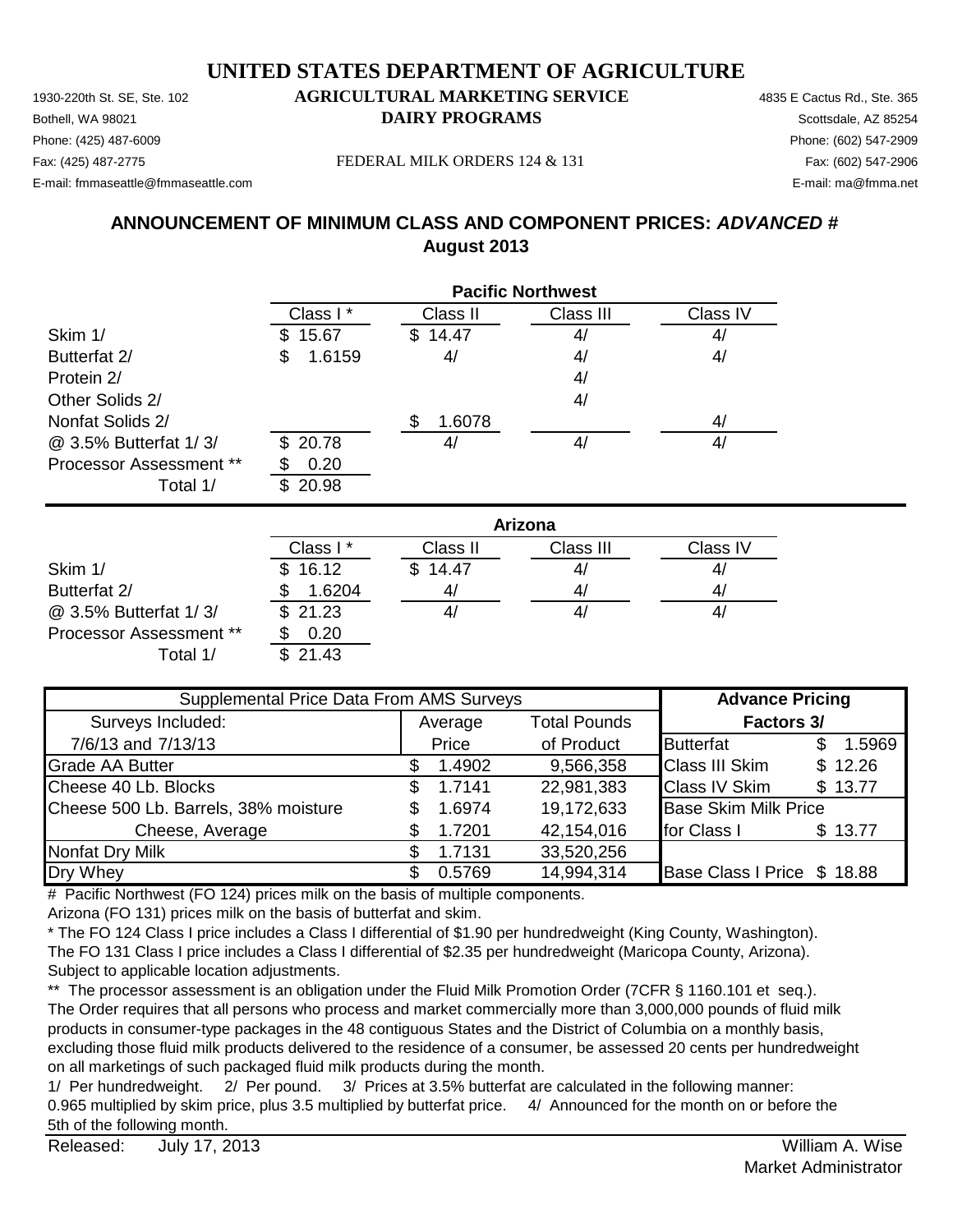1930-220th St. SE, Ste. 102 **AGRICULTURAL MARKETING SERVICE** 4835 E Cactus Rd., Ste. 365 Phone: (425) 487-6009 Phone: (602) 547-2909 E-mail: fmmaseattle@fmmaseattle.com E-mail: ma@fmma.net

# **Bothell, WA 98021 DAIRY PROGRAMS** Scottsdale, AZ 85254

Fax: (425) 487-2775 Fax: (602) 547-2906 FEDERAL MILK ORDERS 124 & 131

### **ANNOUNCEMENT OF MINIMUM CLASS AND COMPONENT PRICES:** *ADVANCED #* **September 2013**

|                         | <b>Pacific Northwest</b> |              |           |          |  |
|-------------------------|--------------------------|--------------|-----------|----------|--|
|                         | Class I*                 | Class II     | Class III | Class IV |  |
| Skim 1/                 | 16.16<br>S.              | 14.96<br>\$. | 4/        | 4/       |  |
| Butterfat 2/            | 1.5610<br>\$             | 4/           | 4/        | 4/       |  |
| Protein 2/              |                          |              | 4/        |          |  |
| Other Solids 2/         |                          |              | 4/        |          |  |
| Nonfat Solids 2/        |                          | 1.6622       |           | 4/       |  |
| @ 3.5% Butterfat 1/3/   | \$21.06                  | 4/           | 4/        | 4/       |  |
| Processor Assessment ** | 0.20                     |              |           |          |  |
| Total 1/                | 21.26<br>\$.             |              |           |          |  |

|                                | Arizona      |              |           |          |  |
|--------------------------------|--------------|--------------|-----------|----------|--|
|                                | Class I *    | Class II     | Class III | Class IV |  |
| Skim 1/                        | 16.61<br>\$. | 14.96<br>\$. | 41        | 4/       |  |
| Butterfat 2/                   | 1.5655       | 41           | 41        | 4/       |  |
| @ 3.5% Butterfat 1/3/          | \$21.51      |              | 4,        | 4,       |  |
| <b>Processor Assessment **</b> | 0.20         |              |           |          |  |
| Total 1/                       | \$21.71      |              |           |          |  |

| Supplemental Price Data From AMS Surveys |     |         |                     | <b>Advance Pricing</b>      |     |         |
|------------------------------------------|-----|---------|---------------------|-----------------------------|-----|---------|
| Surveys Included:                        |     | Average | <b>Total Pounds</b> | Factors 3/                  |     |         |
| 8/10/13 and 8/17/13                      |     | Price   | of Product          | <b>Butterfat</b>            | \$. | 1.5420  |
| <b>Grade AA Butter</b>                   |     | 1.4448  | 12,196,865          | <b>Class III Skim</b>       |     | \$13.01 |
| Cheese 40 Lb. Blocks                     | \$. | 1.7463  | 22,777,109          | <b>Class IV Skim</b>        |     | \$14.26 |
| Cheese 500 Lb. Barrels, 38% moisture     |     | 1.7888  | 17,456,877          | <b>Base Skim Milk Price</b> |     |         |
| Cheese, Average                          |     | 1.7778  | 40,233,986          | for Class I                 |     | \$14.26 |
| <b>Nonfat Dry Milk</b>                   |     | 1.7679  | 30,829,931          |                             |     |         |
| Dry Whey                                 |     | 0.5752  | 17,750,128          | Base Class I Price \$ 19.16 |     |         |

# Pacific Northwest (FO 124) prices milk on the basis of multiple components.

Arizona (FO 131) prices milk on the basis of butterfat and skim.

\* The FO 124 Class I price includes a Class I differential of \$1.90 per hundredweight (King County, Washington). The FO 131 Class I price includes a Class I differential of \$2.35 per hundredweight (Maricopa County, Arizona). Subject to applicable location adjustments.

\*\* The processor assessment is an obligation under the Fluid Milk Promotion Order (7CFR § 1160.101 et seq.). The Order requires that all persons who process and market commercially more than 3,000,000 pounds of fluid milk products in consumer-type packages in the 48 contiguous States and the District of Columbia on a monthly basis, excluding those fluid milk products delivered to the residence of a consumer, be assessed 20 cents per hundredweight on all marketings of such packaged fluid milk products during the month.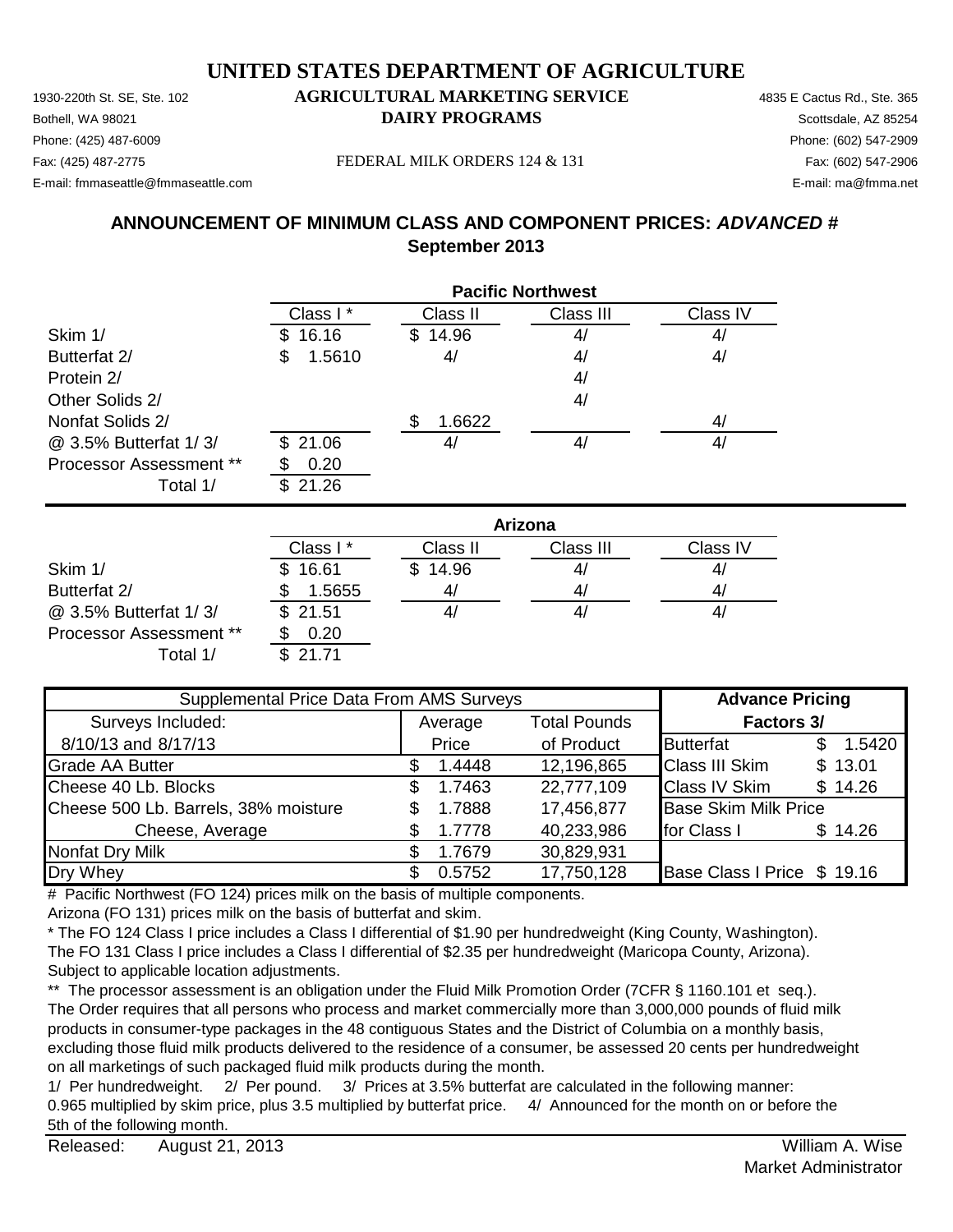1930-220th St. SE, Ste. 102 **AGRICULTURAL MARKETING SERVICE** 4835 E Cactus Rd., Ste. 365 **Bothell, WA 98021 DAIRY PROGRAMS** Scottsdale, AZ 85254 E-mail: fmmaseattle@fmmaseattle.com E-mail: ma@fmma.net

# Phone: (425) 487-6009 Phone: (602) 547-2909

Fax: (425) 487-2775 Fax: (602) 547-2906 FEDERAL MILK ORDERS 124 & 131

### **ANNOUNCEMENT OF MINIMUM CLASS AND COMPONENT PRICES:** *ADVANCED #* **October 2013**

|                                | <b>Pacific Northwest</b> |          |           |          |  |
|--------------------------------|--------------------------|----------|-----------|----------|--|
|                                | Class I*                 | Class II | Class III | Class IV |  |
| Skim 1/                        | 16.45<br>SS.             | \$15.25  | 4/        | 4/       |  |
| Butterfat 2/                   | 1.4917<br>\$             | 4/       | 4/        | 4/       |  |
| Protein 2/                     |                          |          | 4/        |          |  |
| Other Solids 2/                |                          |          | 4/        |          |  |
| Nonfat Solids 2/               |                          | 1.6944   |           | 4/       |  |
| @ 3.5% Butterfat 1/3/          | \$21.10                  | 41       | 4/        | 4/       |  |
| <b>Processor Assessment **</b> | 0.20                     |          |           |          |  |
| Total 1/                       | 21.30<br>\$.             |          |           |          |  |

|                                | Arizona              |          |           |          |  |
|--------------------------------|----------------------|----------|-----------|----------|--|
|                                | Class I <sup>*</sup> | Class II | Class III | Class IV |  |
| Skim 1/                        | \$16.90              | \$15.25  | 4/        | 4        |  |
| Butterfat 2/                   | 1.4962               | 41       | 4/        | 4/       |  |
| @ 3.5% Butterfat 1/3/          | \$21.55              |          | 41        | 4,       |  |
| <b>Processor Assessment **</b> | 0.20                 |          |           |          |  |
| Total 1/                       | \$21.75              |          |           |          |  |

| Supplemental Price Data From AMS Surveys |     |         |                     | <b>Advance Pricing</b>      |  |          |
|------------------------------------------|-----|---------|---------------------|-----------------------------|--|----------|
| Surveys Included:                        |     | Average | <b>Total Pounds</b> | Factors 3/                  |  |          |
| 9/7/13 and 9/14/13                       |     | Price   | of Product          | <b>Butterfat</b>            |  | \$1.4727 |
| <b>Grade AA Butter</b>                   |     | 1.3876  | 9,838,922           | <b>Class III Skim</b>       |  | \$13.22  |
| Cheese 40 Lb. Blocks                     | SS. | 1.7479  | 21,961,769          | <b>Class IV Skim</b>        |  | \$14.55  |
| Cheese 500 Lb. Barrels, 38% moisture     |     | 1.7757  | 17,994,796          | <b>Base Skim Milk Price</b> |  |          |
| Cheese, Average                          |     | 1.7739  | 39,956,565          | for Class I                 |  | \$14.55  |
| <b>Nonfat Dry Milk</b>                   |     | 1.8008  | 29,242,531          |                             |  |          |
| Dry Whey                                 |     | 0.5791  | 12,851,223          | Base Class I Price \$ 19.20 |  |          |

# Pacific Northwest (FO 124) prices milk on the basis of multiple components.

Arizona (FO 131) prices milk on the basis of butterfat and skim.

\* The FO 124 Class I price includes a Class I differential of \$1.90 per hundredweight (King County, Washington). The FO 131 Class I price includes a Class I differential of \$2.35 per hundredweight (Maricopa County, Arizona). Subject to applicable location adjustments.

\*\* The processor assessment is an obligation under the Fluid Milk Promotion Order (7CFR § 1160.101 et seq.). The Order requires that all persons who process and market commercially more than 3,000,000 pounds of fluid milk products in consumer-type packages in the 48 contiguous States and the District of Columbia on a monthly basis, excluding those fluid milk products delivered to the residence of a consumer, be assessed 20 cents per hundredweight on all marketings of such packaged fluid milk products during the month.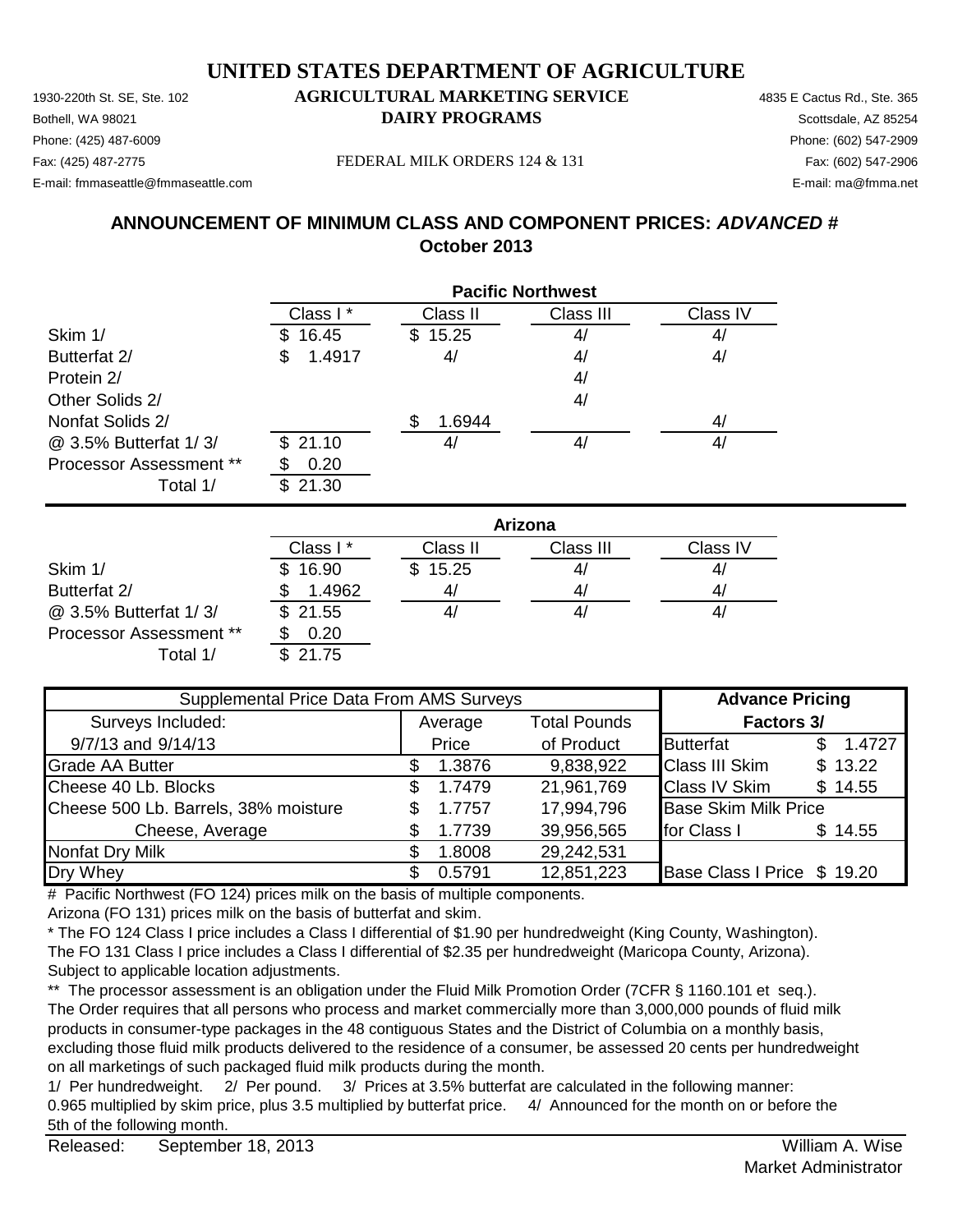Phone: (425) 487-6009 Phone: (602) 547-2909 E-mail: fmmaseattle@fmmaseattle.com E-mail: ma@fmma.net

#### 1930-220th St. SE, Ste. 102 **AGRICULTURAL MARKETING SERVICE** 4835 E Cactus Rd., Ste. 365 **Bothell, WA 98021 DAIRY PROGRAMS** Scottsdale, AZ 85254

Fax: (425) 487-2775 Fax: (602) 547-2906 FEDERAL MILK ORDERS 124 & 131

#### **ANNOUNCEMENT OF MINIMUM CLASS AND COMPONENT PRICES:** *ADVANCED #* **November 2013**

|                                | <b>Pacific Northwest</b> |             |           |          |  |
|--------------------------------|--------------------------|-------------|-----------|----------|--|
|                                | Class $1 * 5/$           | Class II 5/ | Class III | Class IV |  |
| Skim 1/                        | 16.76<br>\$.             | 15.56<br>\$ | 4/        | 4/       |  |
| Butterfat 2/                   | \$<br>1.6945             | 4/          | 4/        | 4/       |  |
| Protein 2/                     |                          |             | 4/        |          |  |
| Other Solids 2/                |                          |             | 4/        |          |  |
| Nonfat Solids 2/               |                          | 1.7289      |           | 4/       |  |
| @ 3.5% Butterfat 1/3/          | \$22.10                  | 4/          | 4/        | 4/       |  |
| <b>Processor Assessment **</b> | 0.20                     |             |           |          |  |
| Total 1/                       | 22.30                    |             |           |          |  |

|                                | Arizona        |              |           |          |  |
|--------------------------------|----------------|--------------|-----------|----------|--|
|                                | Class $1 * 5/$ | Class II 5/  | Class III | Class IV |  |
| Skim 1/                        | \$17.21        | 15.56<br>\$. | 41        | 4/       |  |
| Butterfat 2/                   | 1.6990         | 41           | 41        | 41       |  |
| @ 3.5% Butterfat 1/3/          | \$22.55        |              | 41        | 41       |  |
| <b>Processor Assessment **</b> | 0.20           |              |           |          |  |
| Total 1/                       | \$22.75        |              |           |          |  |

| <b>Factors Used in Prices for November 2013</b> |  |             | <b>Advance Pricing</b><br>Factors 3/5/ |                             |         |
|-------------------------------------------------|--|-------------|----------------------------------------|-----------------------------|---------|
|                                                 |  |             |                                        | <b>Butterfat</b>            | 1.6755  |
| <b>Butter</b>                                   |  | $1.5551$ 5/ |                                        | <b>Class III Skim</b>       | \$12.74 |
| Cheese                                          |  | 1.7938 5/   |                                        | <b>Class IV Skim</b>        | \$14.86 |
| Nonfat Dry Milk                                 |  | 1.8358 5/   |                                        | <b>Base Skim Milk Price</b> |         |
| Dry Whey                                        |  | $0.5757$ 5/ |                                        | for Class I                 | \$14.86 |
|                                                 |  |             |                                        | Base Class I Price \$ 20.20 |         |

# Pacific Northwest (FO 124) prices milk on the basis of multiple components.

Arizona (FO 131) prices milk on the basis of butterfat and skim.

\* The FO 124 Class I price includes a Class I differential of \$1.90 per hundredweight (King County, Washington). The FO 131 Class I price includes a Class I differential of \$2.35 per hundredweight (Maricopa County, Arizona). Subject to applicable location adjustments.

\*\* The processor assessment is an obligation under the Fluid Milk Promotion Order (7CFR § 1160.101 et seq.). The Order requires that all persons who process and market commercially more than 3,000,000 pounds of fluid milk products in consumer-type packages in the 48 contiguous States and the District of Columbia on a monthly basis, excluding those fluid milk products delivered to the residence of a consumer, be assessed 20 cents per hundredweight on all marketings of such packaged fluid milk products during the month.

1/ Per hundredweight. 2/ Per pound. 3/ Prices at 3.5% butterfat are calculated in the following manner: 0.965 multiplied by skim price, plus 3.5 multiplied by butterfat price. 4/ Announced for the month on or before the 5th of the following month. 5/ Equivalent Prices for week ending Oct. 12, computed pursuant to 7 CFR, Section 1000.54.